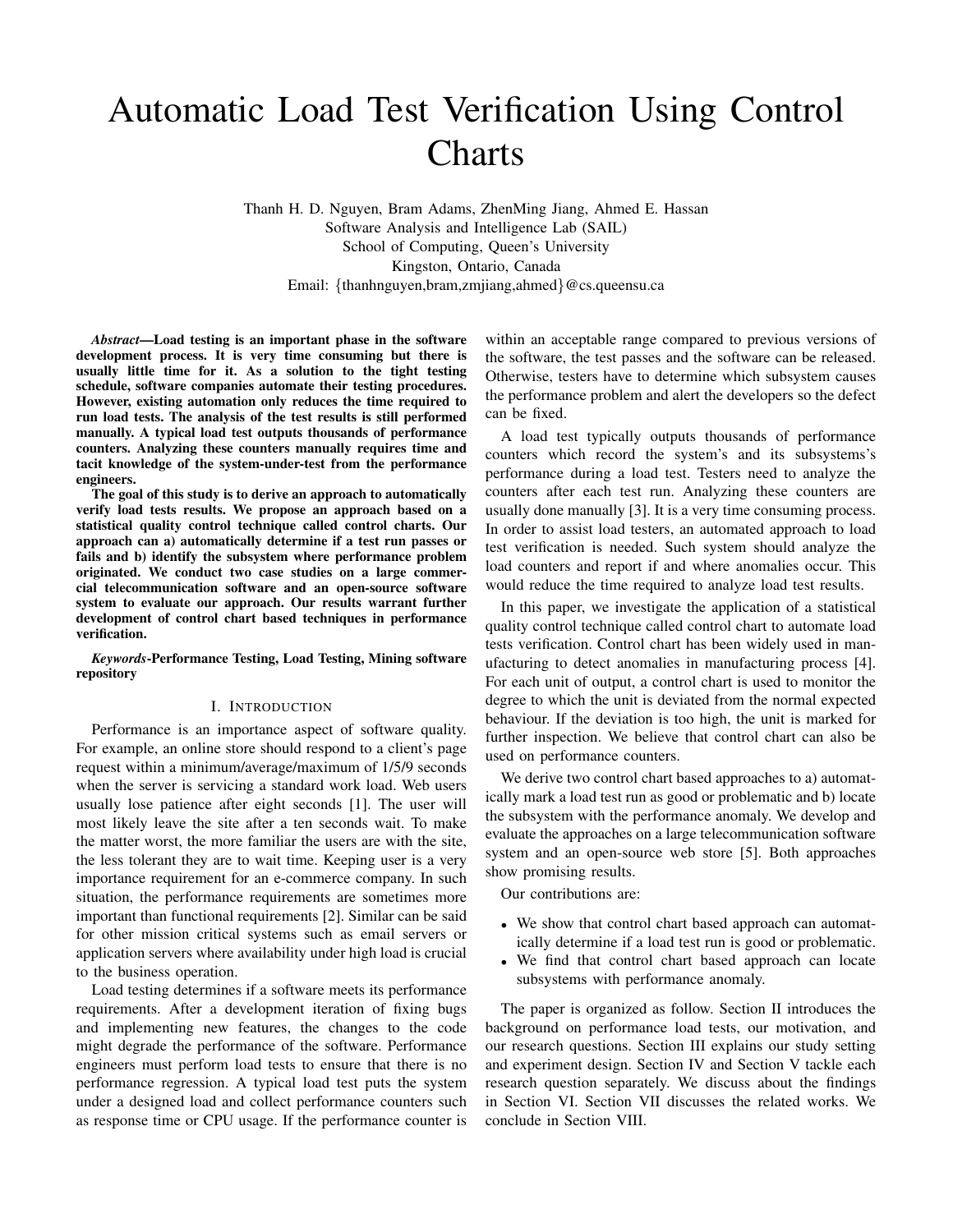

Fig. 1. A typical load test verification process.

## II. BACKGROUND AND MOTIVATION

In this section, we introduce the background on performance load testing and the motivation for an automatic approach to load test verification. We will also explain what control chart technique is and how we want to utilize it for load tests verification.

### *A. Performance load testing*

Load testing, in general, refers to the practice of assessing a systems behaviour under load [6]. A load is typically based on an operational profile, which describes the expected workload of the system once it is operational in the field [7]. A load profile consists of the use case scenarios and the rate of these scenarios. For example, the load of a commercial website would contain information such as: browsing (40%) with a min/average/max rate of 5/10/20 requests/sec, and purchasing (40%) with a min/average/max rate of 2/3/5 requests/sec.

Figure 1 shows a typical workflow of a performance engineer. The first step is to execute the test with an operational profile. The second step is to monitor and record the performance counters during the test run. The third step is to analyze the performance counters and determine if the test run passes or fails. If it fails, the tester needs to determine which subsystem causes the problem so they can alert the appropriate team to investigate further.

Load testing is usually very time consuming. A test run typically lasts for several hours or even a few days. A memory leak, for example, might take hours or days to fully manifest itself. Therefore, the load tests have to be long enough. Also, load tests are usually performed at the end of the testing phase after all the functional tests. Testing in general is performed at the end of a development cycle. So load testers are usually under a tremendous pressure to finish testing and certify the software for release.

Because of the time sensitive nature of load testing. Companies try to automate as much as possible. The first step is usually automated using load generators which mimic the use case scenarios at the specified rate on the system under test. Mozilla, for example, has an automated load testing application [8] for testing their web browser suite. HP has the LoadRunner software [9] that can automatically simulate the work load of many network protocols. Microsoft also has a load testing tool that can drive traffic on web sites or web services. It is offered as part of the Visual Studio suite [10]. The second step is usually done automatically by instrumenting the operating system's performance components such as the Windows Reliability and Performance Monitor system [11] or Linux's proc [12]. Most software companies also implement their own performance counters to assist in the load testing process.

However, analyzing the load counters are usually done manually by the tester. This is a very overwhelming task. There are four main types of performance counters: CPU usage, Memory usage, Network IO, Disk IO. CPU usage is the percentage of CPU used. Memory usage is the number of memory used. Network IO is the amount of network input and output of the server. Disk IO is the amount of disk input and output. Each of these types has a few specific counters. For example, the CPU usage of a process can be measured by percentage of processor time, user time, privilege time, or interrupt rate. In large software system, there are hundreds of processes across different servers. On top of that, we also have customer-facing performance counters which directly influence users' interaction such as response time or processing rate. In total, each test run can produce thousands of performance counters.

Testers normally have to compare each counter of the new run, which is called target run, with older runs, which are called baselines. If most of the counters are similar to the counters in the baseline and are within the requirements, the test run passes. For example, the old run uses 40% of CPU on average. The new run uses 39% of CPU on average. This should be acceptable. If the new run uses 55% of CPU on average, there must be a performance problem with the new build.

Since there are too many counters, testers usually have to rely on tacit knowledge of the system to reduce the number of counters they have to investigate. For example, in an online store system, if the new changes are mostly in the credit card processing subsystem, the testers can just look at the counters of the processes belonging to that subsystem. However, tacit knowledge requires experience which takes time to accumulate. Also, unexpected behaviours might emerge differently from the testers' past knowledge. For example, the changes to the credit card processing subsystem might not influence its performance but incur additional processing on other subsystems. The replies of the credit card processing system can be in different format which causes more processing time for the check out subsystem.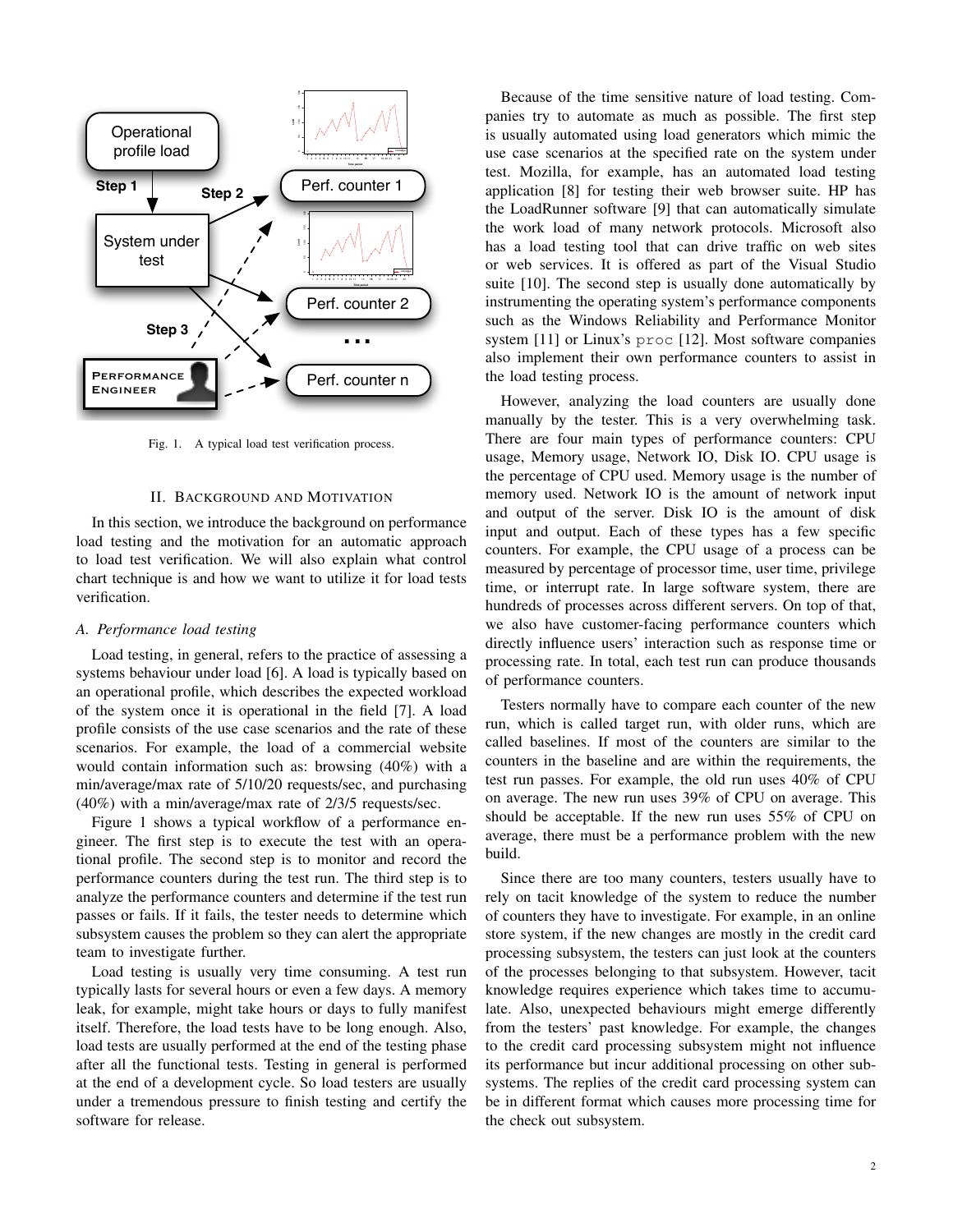

Fig. 2. An example of control chart built on the old run (baseline). The dashed line in the middle is the control line (CL). The solid lines are the the upper control limit (UCL) and the lower control limit (LCL). The  $\times$  dots are the baseline run's readings. The ◦ dots are the target run's readings.

## *B. Control Charts*

In this project, we want to investigate new approaches that can automatically compare the performance counters between the baseline test and the new target test based on a statistical quality control technique called control chart.

Control charts were first introduced by Shewhart [13] at Bell Labs, formerly known as Western Electric, in the early 1920s. The goal is to automatically determine if fluctuation in performance is caused by common causes, e.g. fluctuation of the input, or by special causes, e.g. defects. Control charts were originally used to monitor problems on telephone switches. Control chart has since became a common tool in statistical quality control. We note that, despise the name, control chart is not just a visualization technique. It is a technique to analyze process data.

Figure 2 shows an example of a control chart. The x-axis show the readings ordered, usually, in a unit of time, e.g. every minute. The y-axis shows the performance counter, e.g., the response time. A control chart is typically built by two sets of data: baseline test's counter readings and target test's counter readings.

The baseline readings determine the control limits. In our load testing world, the baseline would be an previously passed test run. The Centre Limit (CL) is median of all readings in the baseline set. The Lower Control Limit (LCL) is the lower limit of the normal behaviour range. The Upper Control Limit (UCL) is the upper limit. The LCL and UCL can be defined in several ways. A common choice is three standard deviations from the CL. Another choice would be the  $10^{th}$  and the  $90^{th}$ percentiles. Figure 2 shows an example where the baseline run has eleven response time readings consist of 3, 4, 5, 6, 7, 8, 9, 10, 11, 12, and 13 (not in that order). The LCL  $(10^{th})$ , CL (median), and UCL  $(90<sup>th</sup>)$  for the baseline would be 4, 8, and 12 respectively. The baseline readings are shown with the  $\times$ 

TABLE I DELL DVD STORE LOAD GENERATOR CONFIGURATION

| <b>Property</b>                                 | Value        |
|-------------------------------------------------|--------------|
| Database size                                   | Medium (1GB) |
| <b>Threads</b>                                  | 50           |
| Ramp rate                                       | 25           |
| Warm up time                                    | 1 minutes    |
| Run duration                                    | 60 minutes   |
| Customer think time                             | $0$ seconds  |
| Percentage of new customers                     | 20%          |
| Average number of searches per order            |              |
| Average number of items returned in each search | 5            |
| Average number of items purchased per order     |              |

dots. The LCL and UCL are the solid lines. The CL is the dashed line in the middle.

We calculate violation ratio of the target readings data on the control chart of the baseline. In load testing, a target run is a new test run of the software which is being verified. In Figure 2, the target run's response time readings are the  $\circ$  dots in the graph. These readings are 1, 2, 4, 4, 6, 7, 9, 10, 12, 13, and 14 (not in that order). The violation ratio indicates the degree to which the target run behaviour is deviated from the baseline. It is calculated as the percentage of the readings that are greater than the UCL or smaller than the LCL of the baseline. In this example, the readings of 1, 2, 13, and 14 are out side the limits set by the baseline. So the violation ratio would be  $4/11 = 36\%$ .

# *C. Control Chart Based Approaches for Load Test Verification*

We propose to use control charts on performance counters to determine if the target test is similar to the baseline test. We can build a control chart for each counter of the baseline test. Then we score the violation ratio of the equivalent counter of the target test. A high violation ratio indicates that the target counters behave differently from the baseline counters. This signals that the target test might have performance problems.

To guide our inquiry, we derive the following research questions:

- RO1: Can control charts automatically verify load tests?
- RQ2: Can control charts indicate subsystems with performance anomaly?

### III. CASE STUDIES

In order to investigate the use of control chart as an approach to verify load test results, we conduct two case studies.

#### *A. Study setting*

*1) Telecom:* Our first case study is a large software system in the telecommunication industry. We call it Telecom for short. The software is developed in a tight agile development process. Performance engineers have to perform load tests at the end of each development iteration to determine if the software can be released. The software has a multi-tiers server client architecture. A typical load test exercises load on multiple subsystems which reside on different servers. The behaviour of the subsystems and the hardware servers are recorded during the test run.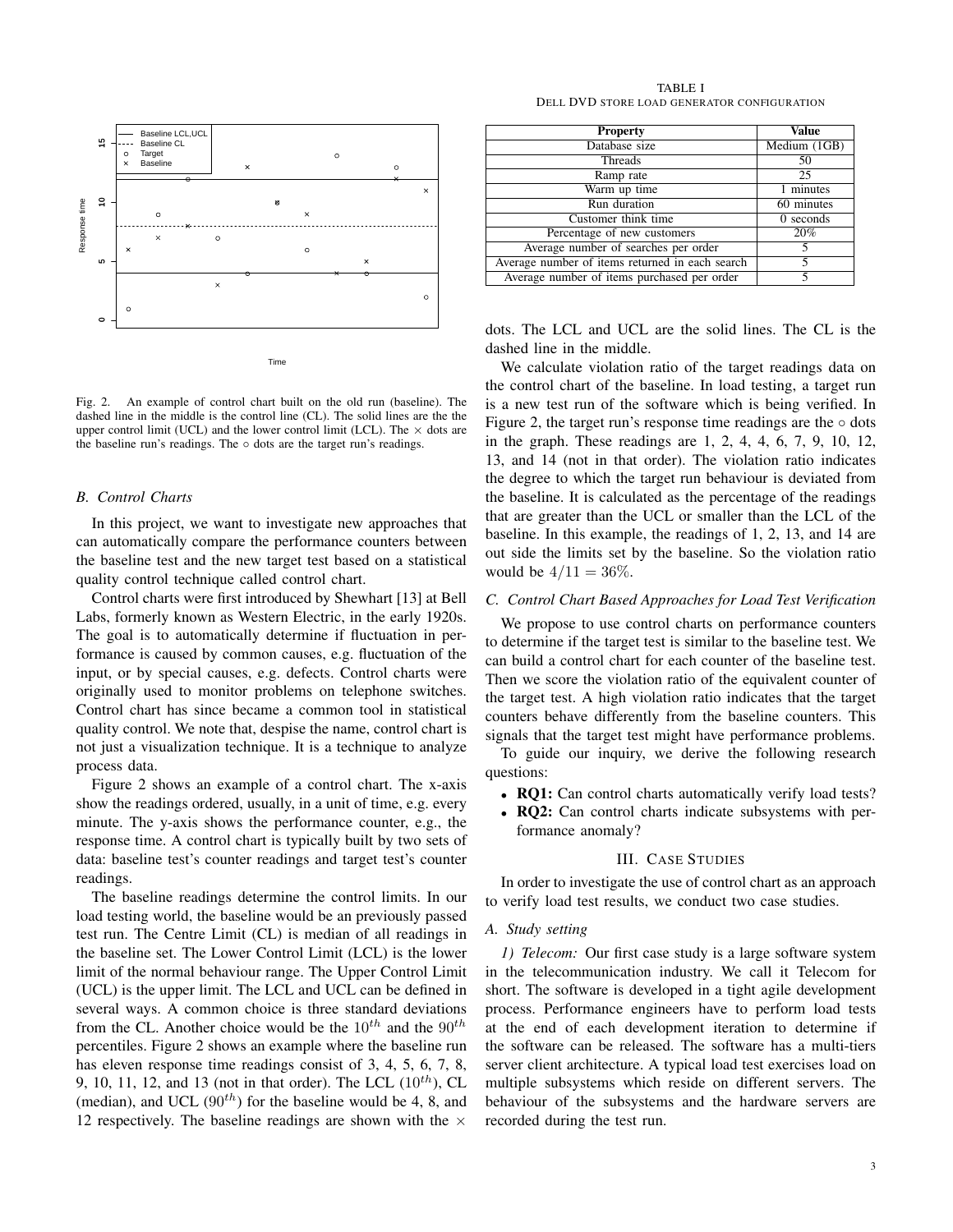We cannot disclose any details about the software system due to a non disclosure agreement (NDA). We cannot disclose any real performance indicator either. Thus, we must scale our axes if they represent the system performance. This should not effect the validity of our analyses as we only compare the relative differences between the baseline and target runs' counters.

*2) DVD Store:* We investigate and build our approach using the Telecom case study. However, since we cannot discuss the technical details of Telecom, we apply our approach on the Dell DVD Store 2 which is a popular open-source web store for benchmarking hardware servers [5]. We call it DS2 for sort.

DS2 implements a sample web store which a user can browse, search, and purchase DVD titles. DS2 has a three-tier architecture. Clients access the store using a web browser. For testing purposes, a load generator is provided which mimics the behaviour of many users simultaneously. Table I shows our configuration for the load generator so others can replicate our analyses if needed. The front end web server is an Apache Tomcat application server [14]. The backend database is a MySQL database server [15]. We host each component on a separate server with a single-core Pentium 4 processor at 3.2 Ghz with 4 GB of RAM.

#### *B. Experiment Design*

In order to evaluate if a control chart approach can be used to automatically verify load test runs, we run controlled test runs on both the Telecom and the DS2 system.

We perform two types of test runs. The first type is the good runs. We pick a very stable version of the Telecom software and push it through a stable load profile. For DS2, we perform the test runs using the profile specified in Table I. Both systems perform comfortably under these load profiles. For DS2, the CPU usage of the web server is about 40% on average. The CPU usage of the database server is about 50% on average. Neither system is sensitive to memory or disk IO.

The second type of test runs is the problematic test runs which are test runs with simulated performance anomalies. We apply the same load on both systems as in the good runs. However, we simulate different anomalies to either the front end server or one of the back end servers. Table II shows the four anomalies we try to simulate. Since we cannot alter the code of Telecom, we simulate the problem in the front end's code (P1) in both systems by starting a separate process with realtime priority that uses about 50% (P1a) and 75% (P1b) of the CPU time. This process will compete with the actual service processes for CPU cycles. This effectively means that the front end code performs about 10% and 25% slower on DS2. We apply the same technique on one of the back send servers of Telecom and the MySQL database server of DS2 (P2). This simulates slower performance of the backend subsystem. Since we can modify the DS2 code, we also introduce two changes to the code. The first change is a busy waiting loop in the credit card processing function (P3). This slows down the Tomcat front end process about

TABLE II PROBLEMS INTRODUCED TO SIMULATE PROBLEMATIC TEST RUNS

| Problem                           | System          | <b>Description</b>                            |
|-----------------------------------|-----------------|-----------------------------------------------|
| ID                                |                 |                                               |
| P <sub>1</sub> a P <sub>1</sub> b | <b>Both</b>     | CPU hog a) $50\%$ and b) $75\%$ of CPU on the |
|                                   |                 | front end server                              |
| P2a P2b                           | <b>Both</b>     | CPU hog a) 50% and b) 75% of CPU on one       |
|                                   |                 | of the back end servers                       |
| P3                                | DS <sub>2</sub> | Busy waiting in the front end server code     |
| P <sub>4</sub>                    | DS <sub>2</sub> | Extra query to the database back end          |

15 milliseconds per item ordered. The second change is to issue extra calls to the MySQL server (P4). This slows the MySQL server down to about 50% of its original capacity.

We use combinations of the good and problematic runs to answer RQ1 and RQ2 in the next two sections.

## IV. RQ1: CAN CONTROL CHARTS AUTOMATICALLY VERIFY LOAD TESTS?

#### *A. Motivation*

The first step of load test analysis is to verify if the target test run passes or fails. So first goal of our control charts approach is to automatically classify if a test run is problematic or good using the performance counters. We use the control test runs as explained in Section III-B in different configurations to determine if this is feasible for both Telecom and DS2 system load tests. A configuration is the way we call a pair of baseline and target run. For example, Normal  $\rightarrow$  Normal means that we build control chart using a normal run and test another normal run on it.

### *B. Approach*

In a Normal  $\rightarrow$  Normal configuration, we build a control chart for a good baseline run. This control chart represents the normal behaviour of the software. Then we pick a target run which is also a good run. We determine the violation ratio of the target run using the control chart of the baseline's counter. If the violation ratio is relatively low, using control chart is good because the target run is supposed to be within the control limits. Hence, the run should be marked as good. If the violation ratio is high, it means that the counter's behaviour is too random for control chart.

On the other hand, if we pick a target run, that is a problematic run with one of the anomalies in Table II, the violation ratio should be relatively high. The counter of the problematic target run should be mostly outside the control limits. So the run should fail. On contrary, if the violation ratio is low, then control chart is not useful since it cannot distinguish between a problematic and a good run.

For both systems we use the main customer-facing counter response time to build our control charts. In both Telecom and DS2, the other performance counters such as processing rate are highly correlated to response time. So these counters should work the same way. For the control chart limits, we use  $1^{th}$  percentile and  $99^{th}$  percentile for the lower and upper control limits respectively. This is equivalent to about  $\pm 3$ standard deviations from the mean response time.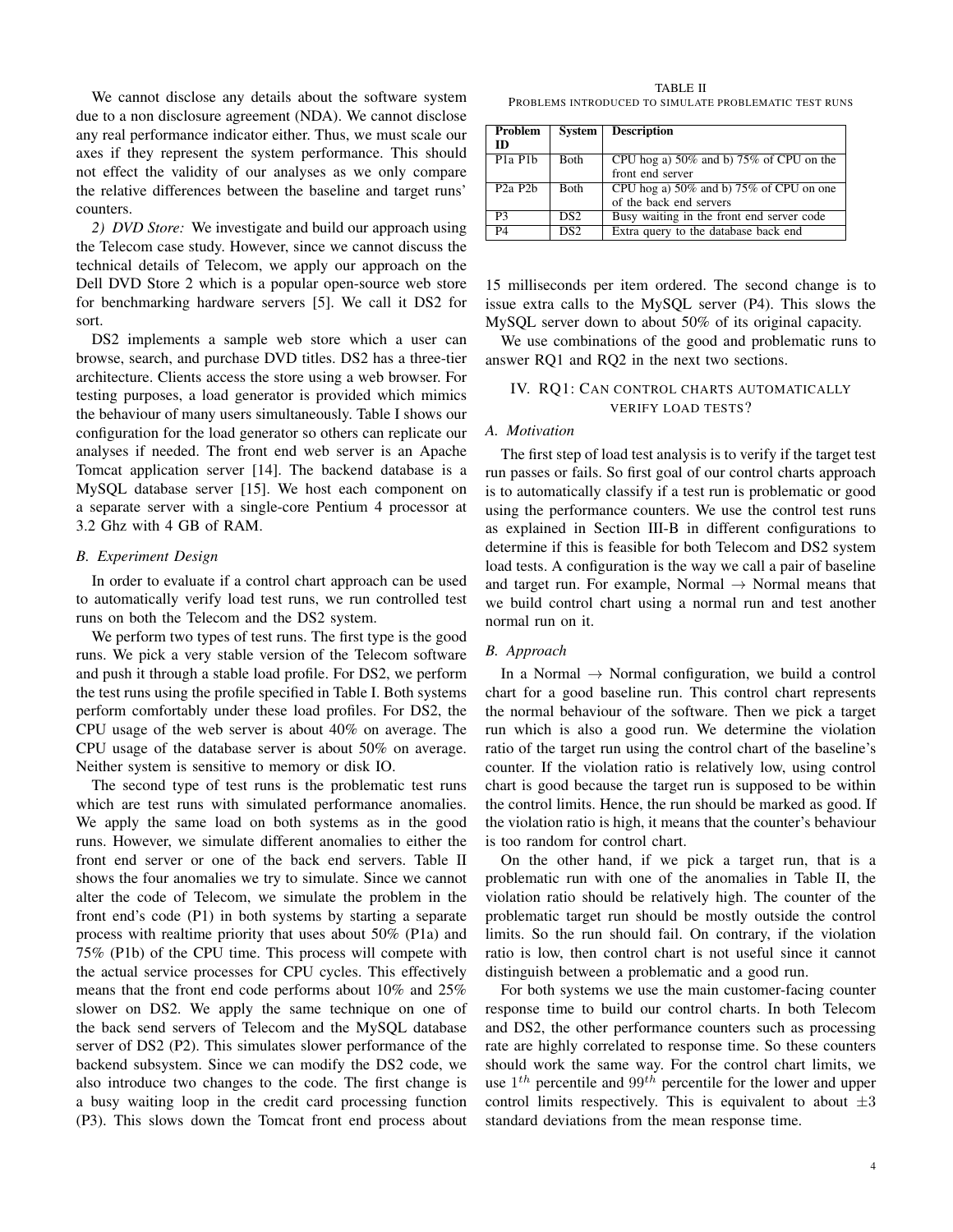

Fig. 3. Control chart of a good baseline run with a good target run in Telecom (Normal  $\rightarrow$  Normal)



Fig. 4. Control chart of a good baseline run with a problematic target run (P2a) in Telecom (Normal  $\rightarrow$  P2a)

# *C. Result*

Table III shows the violation ratio for different configurations on both systems. As we can observe, when we use a control chart to verify a good run against another good run (Normal  $\rightarrow$  Normal), the average violation ratios are 4.67% and 12.37% for Telecom and DS2 respectively. Figure 3 shows an example of a control chart with a good baseline run and a good target run in Telecom. The x-axis shows the timeline of the test run. The y-axis shows the response time. As we can see, most of the target run's response times are within the control limits set by the baseline. This indicates that control chart approach can actually mark a good run as a good run.

On the other hand, the violation ratio is high when the target runs are problematic. On the Telecom system, if we mark all runs with violation ratio higher than 10% as problematic runs, we should be able to mark all problematic runs for further

TABLE III RQ1 EXPERIMENT RESULTS

| Configuration               | <b>Violation Ratio</b> |                 |  |  |
|-----------------------------|------------------------|-----------------|--|--|
|                             | <b>Telecom</b>         | DS <sub>2</sub> |  |  |
| Normal $\rightarrow$ Normal | 4.67%                  | 12.37%          |  |  |
| Normal $\rightarrow$ P1a    | 18.51%                 | 100%            |  |  |
| Normal $\rightarrow$ P1b    | 94.33%                 | 100%            |  |  |
| Normal $\rightarrow$ P2a    | 11.11%                 | 100%            |  |  |
| Normal $\rightarrow$ P2b    | 15.09%                 | 96.66%          |  |  |
| Normal $\rightarrow$ P3     | <b>NA</b>              | 28%             |  |  |
| Normal $\rightarrow$ P4     | <b>NA</b>              | 100%            |  |  |

inspection. On the DS2 system, if we mark all runs with violation ratio higher 15%, we can catch all the problematic runs. Figure 4 shows an example of a control chart with a good baseline run and a problematic target run in Telecom (Normal  $\rightarrow$  P2a). This target run has the P2a anomaly. As we can observe, there are more data points (response time samples) on the outside of the control limits set by the normal run. For P3 and P4, both runs on DS2 return a high violation ratios when compared to a normal DS2 run. These results indicate that control chart based approach can automatically verify load test run's result.

Interestingly, despise being much simpler and smaller, the fluctuation in DS2 is much higher. When the target runs are normal, the average violation ratio is 12.37% compared to 4.67% on the Telecom system. Telecom is a commercial product which undergoes constant performance engineering tests. DS2, on the other hand, is a sample application that is not as throughly tested. This shows that careful attention to performance engineering can increase the stability of the system performance under adversed conditions.

*Control chart based approach can automatically flag problematic test runs.*

# V. RQ2: CAN CONTROL CHARTS INDICATE SUBSYSTEMS WITH PERFORMANCE PROBLEM?

#### *A. Motivation*

 $\overline{a}$ 

✝

Determining if a load test run is problematic is the first step. The next step is determining the subsystem responsible for the performance problem so the appropriate development team can be informed. If done manually, this step is more difficult and time consuming since there are many more counters to investigate. We want to derive a control chart based approach that shows the problematic subsystems using their performance counters e.g., CPU, memory, network IO, or disk IO.

# *B. Approach*

The intuition is that if a subsystem is responsible for the performance issue, that subsystem's counters should have more violations compared to other subsystems. So we first build a control chart for each counter of a good baseline test. Then for each equivalent counter of the problematic target test, we determine the violation ratio on the control chart. We

5

☎

✆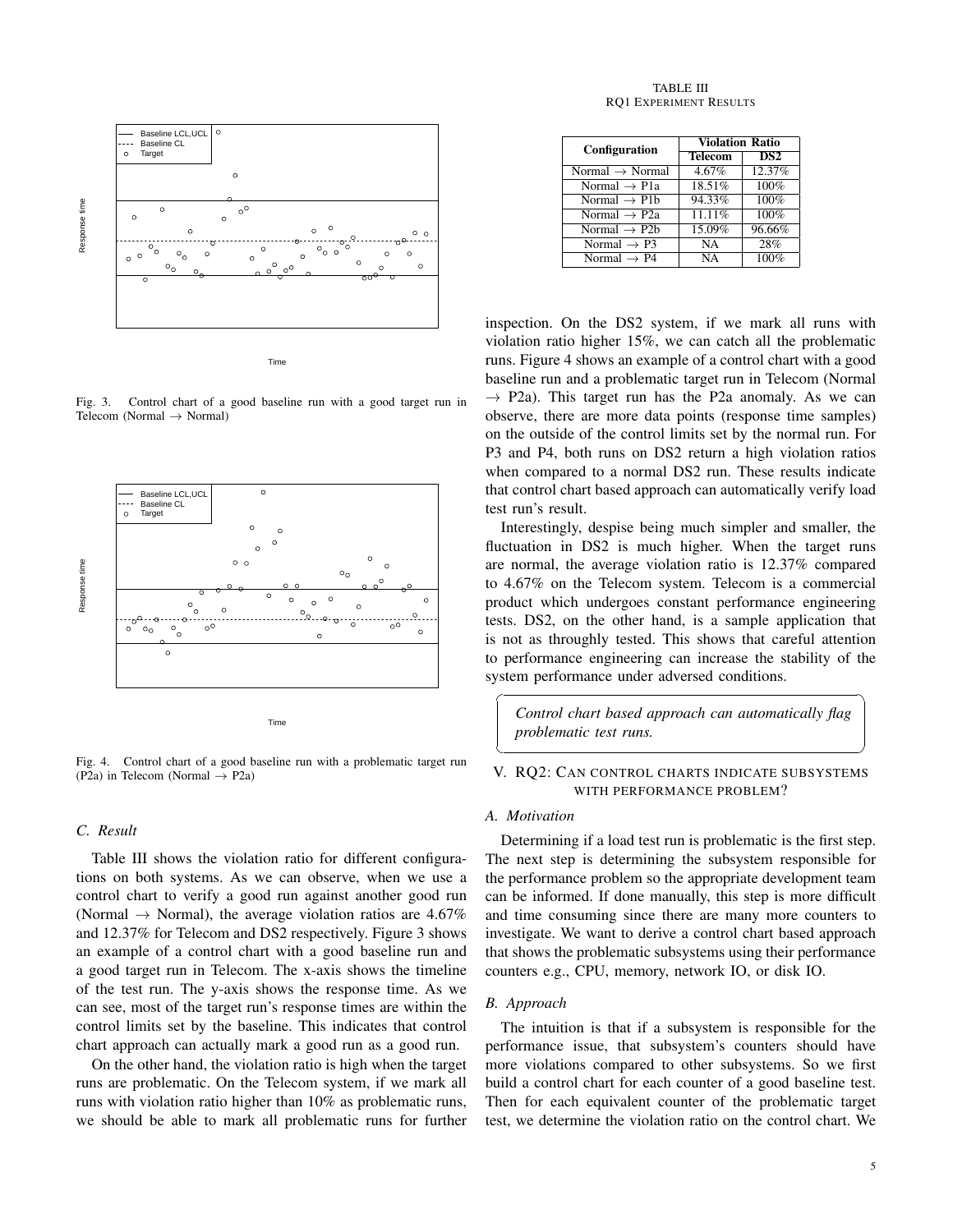rank the counters based on the violation ratio. The problematic subsystem should have the counters with the highest control chart violation ratio.

Since the DS2 system is very simple, we can only evaluate this approach on the Telecom system. We use the test runs with the P1 and P2 anomalies. As explained in Section III-B, the P1 test runs contain anomaly in the front end subsystem. The P2 test runs contain problems with one of the back end subsystem. We call this back end subsystem the problematic back end to distinguish it from other back end subsystems. If this approach works, the counters of the front end should have the most violation in the P1 test runs. The counters of the problematic back end should have the most violation in the P2 test runs.

## *C. Result*

Table IV shows the top ten counters with the highest violation ratios for five configurations. In all five cases, the baseline is a good run. The target test run of the first configuration is also a good run (Normal  $\rightarrow$  Normal). This is the case, the majority of the counters should have low violations. The next two configurations use target runs with P1a and P2a anomalies. P1a has performance problem in the front end. So the front end counters should have the most violations. P2a test has a performance problem in the problematic back end. So the backend counters for that subsystem should have the most violations. Similarly, the next two configuration use target runs with P1b and P2b problems. The expect results are similar to those of P1a and P2b.

We anonymize the counter names due to NDA. "Front end" signifies a performance counter that belongs to the front end server's processes. "Problematic back end" signifies a performance counter that belongs to the back end server's processes where we injected performance problems. "Other back end" signifies a performance counter that belongs to other back end servers's processes.

We can observe that, in the Normal  $\rightarrow$  Normal configuration, the violation ratios are relatively low compared to the other four configurations. Except for the first four counters, most counters have less than 8% violation ratio. In the Normal  $\rightarrow$  P1a and the Normal  $\rightarrow$  P1b configurations, most of the top violated counters belongs to the front end. We can see this as an indicator that the anomaly most likely originates from the front end subsystem. This would be the correct situation. In the Normal  $\rightarrow$  P2a and the Normal  $\rightarrow$  P2b configurations, four of the problematic back end's counters are among the top five counters. This can be interpret as the problem most likely originates from the problematic backend which would also be the correct situation.

In all five test configurations, our approach correctly identifies the problematic subsystems. However, we can improve the technique by applying the following heuristics: in the Normal  $\rightarrow$  Normal configuration, we mark the counters that have more than 10% violations. These counters change even though the test performance does not change. This means that these counters already fluctuate under normal conditions. For example, pruning processes are invoked once in a while to re-index the system internal data storage. The performance of such processes depend on a timer instead of the system's input load. So we can safely remove such counters from the counters pool that should be considered in future tests. In Table IV we mark these counters with a "\*". As we can observe, once we apply this heuristic, the results are clearer. For example, in the Normal  $\rightarrow$  P2a configuration, the top five counters are all from the problematic back end server.

*Control chart can accurately identify the subsystem with the performance anomaly.*

 $\overline{a}$ 

✝

# VI. DISCUSSION

# *A. Using control chart to automatically verify of the results of load tests*

The result in RQ1 shows that a control chart approach can automatically determine if a test run is normal or problematic. This has a large potential application in practice because it removes the human intervention out of the load test verification process (Step 3 in Figure 1). Since Step 1 and Step 2 have been automated, the entire process can be automated now. For example, the development team can set up their build system to automatically perform load tests the same way JUnit tests are automated so far. When a developer checks in a new code, the build system will perform the integration build. Then it starts the load test and records the counters. Then the build system can count the violation ratio of the new run on control charts of past test runs. If the violation ratio is too high, the developer can be notified immediately. Being able to understand the performance impact of their code right away would make developers more conscious about performance. This can have a strong potential impact on the performance of software products like what JUnit tests have done for products quality.

# *B. Can this approach be generalized for other software system?*

We believe that the results in RQ1 can be generalized. Customer-facing performance counters such as response time are relatively similar across software systems. Using control chart to classify a test run can be done similarly to our case study. The threshold of violation ratio, over which a run is deemed as a failure, can be determined automatically by running a few good runs to good runs comparison.

On the other hand, the results in RQ2 shows that some tacit knowledge is still required to automatically locate problematic subsystems. For example, we derived the heuristic to remove the marked counters, which always have high violation ratio, because we know their functionality. Such tacit knowledge is still required. However, we believe further studies into how different counters behave during a load test might be able to identify those counters automatically.

☎

✆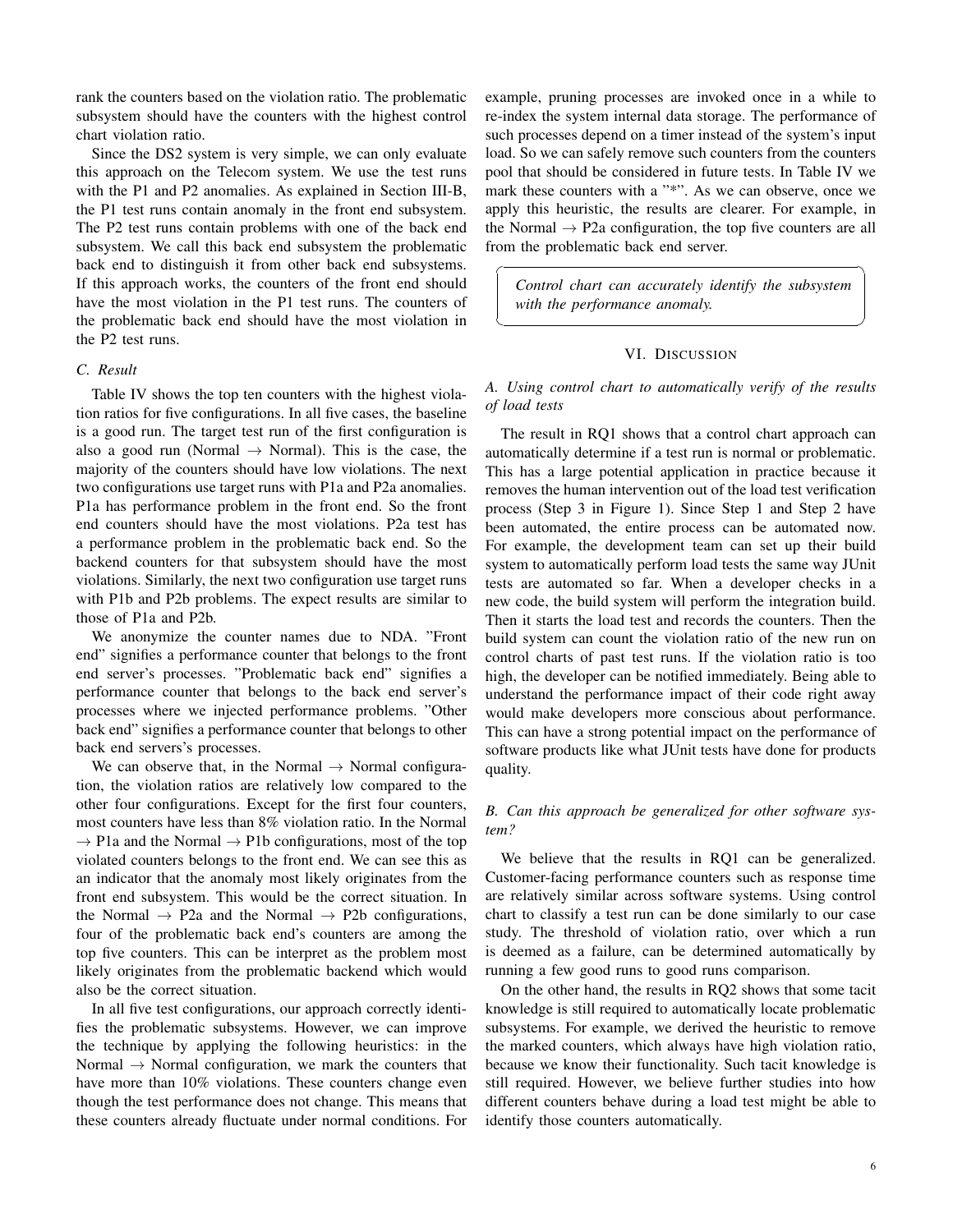| <b>TABLE IV</b> |                                                             |  |  |  |  |  |  |
|-----------------|-------------------------------------------------------------|--|--|--|--|--|--|
|                 | THE TEN MOST OUT-OF-CONTROL COUNTERS IN TELECOM'S TEST RUNS |  |  |  |  |  |  |

| <b>Normal</b><br>$\rightarrow$ | Vio% | Normal $\rightarrow$ P1a | $V$ io $%$ | Normal $\rightarrow$ P2a | Vio%    | Normal<br>$\rightarrow$ | Vio% | Normal $\rightarrow$ P2b | $V$ io $%$ |
|--------------------------------|------|--------------------------|------------|--------------------------|---------|-------------------------|------|--------------------------|------------|
| <b>Normal</b>                  |      |                          |            |                          |         | P <sub>1</sub> b        |      |                          |            |
| Front end*                     | 98%  | Front end                | $100\%$    | Front end*               | $100\%$ | Front end               | 100% | Front end*               | 95%        |
| Front end*                     | 83%  | Front end                | 98%        | Problematic back end     | 98%     | Front end               | 100% | Problematic back end     | 93%        |
| Back end*                      | 58%  | Front end*               | 93%        | Problematic back end     | 98%     | Front end               | 100% | Problematic back end     | 93%        |
| Front end*                     | 23%  | Front end                | 78%        | Problematic back end     | 98%     | Front end               | 100% | Problematic back end     | 93%        |
| Back end                       | 8%   | Front end                | 75%        | Problematic back end     | 98%     | Front end               | 100% | Problematic back end     | 91%        |
| Back end                       | 8%   | Front end                | 75%        | Front end*               | 81%     | Front end               | 100% | Front end*               | 83%        |
| Back end                       | 6%   | Front end                | 73%        | Other back end*          | 70%     | Front end               | 100% | Other back end*          | 53%        |
| Back end                       | 6%   | Other back end*          | 61%        | Problematic back end     | 25%     | Front end*              | 98%  | Front end*               | 41%        |
| Back end                       | 5%   | Other back end           | 46%        | Front end*               | 25%     | Front end*              | 71%  | Front end                | 20%        |
| Back end                       | 5%   | Front end*               | 43%        | Other back end           | 15%     | Front end*              | 66%  | Other back end           | 10%        |

\* Counters which are filtered out using heuristic.



Fig. 5. Control chart of the same performance counter on two different test runs. Both runs have the same average. However, one fluctuates more than the other. Control chart would be able to distinguish between the two runs while comparing averages would miss.

# *C. Can we just compare the averages instead of the violation ratio?*

A control chart is built around the average value of the readings. The average value is the CL of the control chart. Based on our results, a naturally question to ask is: Can we just compare the averages instead of the violation ratio? Comparing the averages, i.e., using the CLs alone, would give similar results in most cases except for CPU usage counters. CPU usage counters such as processor time, user time, or queue length usually have the same average but fluctuate differently under different conditions.

Figure ?? shows the processor time counter of a Telecom's subsystem in two different test runs. As we can see, both the baseline and the target readings fluctuate around the same CL. The plot of the target run's readings average would overlay the CL line of the baseline. However, the target readings fluctuate more than the baseline readings. In the target test, this subsystem seems to process all the queued inputs at quickly. Then it sleeps for a short period of time. Then it pick up all the queued inputs again and quickly process through. On the contrary, the same subsystem in the baseline run would pick up the input and process them slowly but steadily at the same average rate. A control chart would mark the target run as problematic while comparing the averages alone would not even though the performance characteristics are clearly different. This is why control chart based approaches are more accurate than comparing the averages.

#### VII. RELATED WORK

There are other proposed approaches to automate the analysis of load test results. Foo et al. [3], [16] detected the change in behaviour among the performance counters using association rules. If the differences are higher than a threshold, the run is marked as problematic. For example, in the good run the front end CPU usage is low and the back end CPU usage is low. If a target run has low CPU front end but high CPU backend, then there might be a problem. The limitation of this approach is the amount of learning required. The verification system needs a large set of test runs to extract these rules. Control chart, while not as novel, can give results using only a limited number of baseline runs.

Malik et al. [17] used a factor analysis technique called principle component analysis to transform all the counters into a small set of more distinct vectors. Then they compare the pairwise correlations between the vectors in the target run with those of the baseline run. They were able to identify possible problems in the target run. Compared to this approach, the strength of control charts based approaches is their simplicity and intuitiveness. We find that practitioners rarely adopt approaches that rely heavily on statistical inferences as it is difficult to understand, rationalize, and defend in critical situations.

Performance load test also produce execution logs. Logs are text files which describe the events during the test run. For example, when and where web pages were requested from the server. Logs allow testers to trace the exact sequences of events if something wrong happens. Jiang et al. [18], [19] introduced approaches to automatically detect anomaly in performance load test. Their approaches automatically detect out-of-order sequences in the system log. If the frequency of the out-of